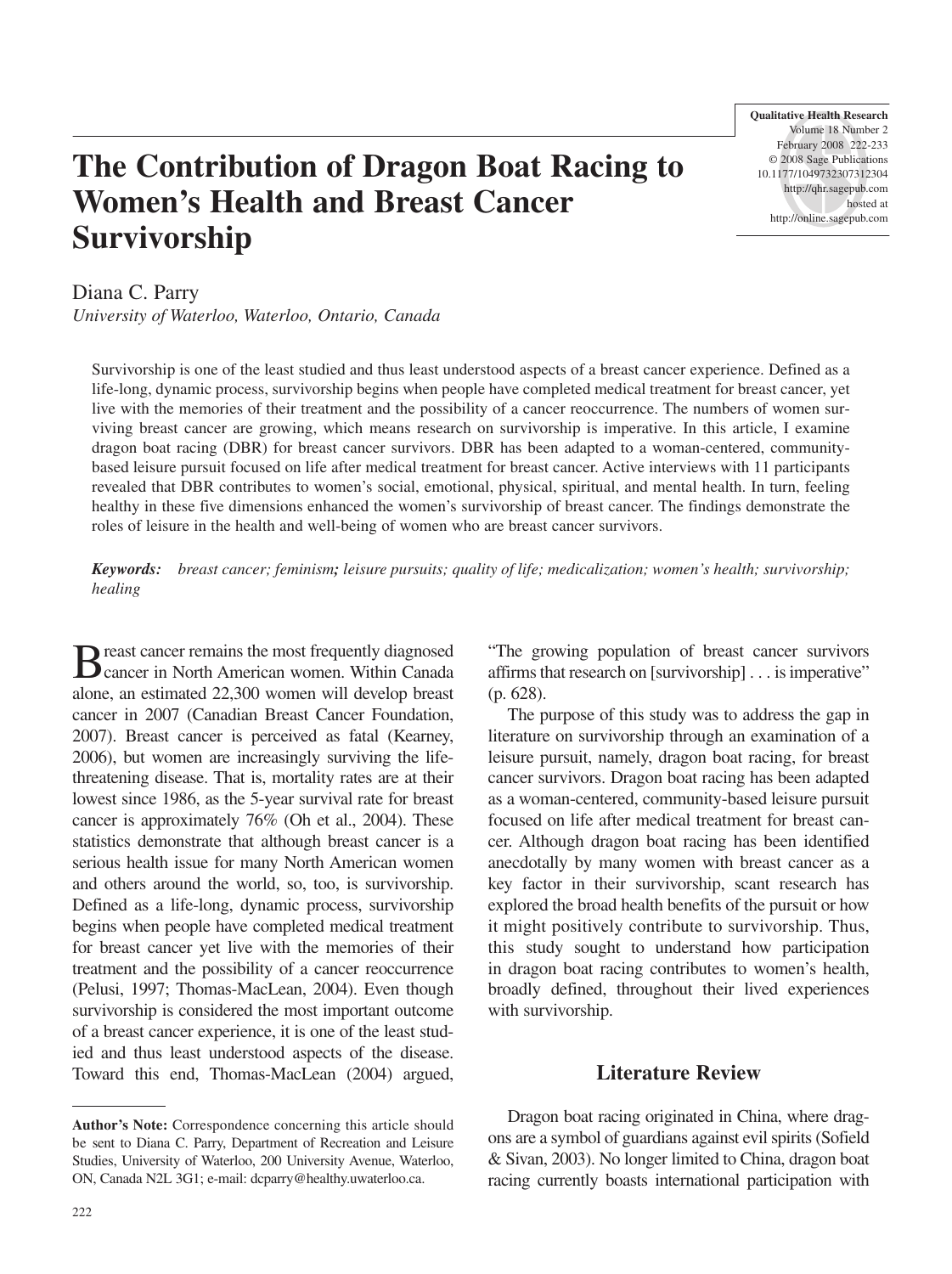both competitive and recreational teams. The sport of dragon boat racing involves the "strenuous, repetitive upper body activity of 18 to 20 paddlers propelling a 40- 60 foot craft along a race course of 500 to 650 meters" (Harris & Niesen-Vertommen, 2000, p. 95). The bow of the boat is carved into the form of a dragon and participants paddle in unison to the rhythm of a drummer (McNicoll & Doyle, in press). "To achieve high racing speeds," Unruh and Elvin (2004) explained, "the blade of the paddle must hit the water in a horizontal position with a quick, backward pull, an action that requires considerable trunk and upper extremity muscle strength" (p. 139). A well trained and experienced team has a rate of approximately 70 to 80 strokes per minute, which is an impressive accomplishment given that boats weigh up to 2,250 kilograms when fully loaded with participants (Unruh & Elvin, 2004).

"Abreast in a Boat," located in British Columbia, Canada, was the first team of dragon boat racers for breast cancer survivors. The pursuit originated with a small research project designed to study the impact of paddling on lymphedema (McKenzie, 1998). At the end of the study, which concluded dragon boat racing did not increase lymphedema, the team was expected to disband. The participants, however, were so enthusiastic about their involvement, that the team continued to paddle. Moreover, the participants talked to others about their involvement in dragon boat racing. Word spread throughout the breast cancer community, initiating a social movement as participation rates in dragon boat racing for survivors climbed across Canada and the world. Thus, what started as a small, empirical study has grown to include 93 dragon boat racing teams for breast cancer survivors worldwide, including Canada, the United States, Australia, China, England, Italy, Malaysia, New Zealand, Poland, Singapore, and South Africa. Worldwide, the pursuit seems popular because dragon boat racing is open to all survivors who are 6 months posttreatment and attracts women of all ages, including women from underserved ethnocultural groups. Training for dragon boat racing can take place on a lake, river, or pool, and can involve dryland training, making it accessible to urban and rural women alike. Training for dragon boat racing takes place yearround and thus requires an ongoing commitment to the team (Mitchell & Nielsen, 2002). Corporate sponsorship and fund-raising frequently offset the financial burden of participation. If dragon boat racing is shown to provide a range of health benefits, it could be an important component of survivorship for many breast cancer survivors.

Although dragon boat racing for breast cancer survivors has the potential to affect various components of health, previous research has focused on its physiological benefits. Harris and Niesen-Vertommen (2000) studied exercise-induced lymphedema following breast cancer. Physiotherapists, health professionals, and surgeons had previously warned women who had had auxiliary lymph nodes removed for the management of breast cancer to avoid vigorous, repetitive, or excessive upper body exercise, believing such activity would induce lymphedema (Bogan, Powell, & Dudgeon, 2007). In addition to the original study by McKenzie (1998), mentioned above, the study by Harris and Niesen-Vertommen also showed that dragon boat racing did not induce lymphedema. A more recent study (Warburton et al., 2004) demonstrated the physiological benefits of dragon boat racing for transplant patients. Moreover, dragon boat racing has been studied with respect to exercise adherence demonstrating the physiological benefits of regular exercise for breast cancer patients (Courneya, Blanchard, & Laing, 2001). Taken together, these studies reveal that much of the research on dragon boat racing has demonstrated its physiological benefits, whereas scant research has examined how this leisure pursuit addresses other health benefits relevant to breast cancer survivorship. Consequently, despite the popularity of this leisure pursuit for breast cancer survivors, little is known about the broader health benefits of participation in dragon boat racing.

Closely linked to the need for studies on a wider range of health benefits is the lack of research examining dragon boat racing from a survivor's standpoint. Bredin (1999) noted the paucity of research on breast cancer directly quoting women affected by the disease. In so doing, Bredin stated the need for research focused on a woman's private perspective and results presenting a woman's own words. Similarly, Loveys and Klaich (1991) argued women's experiences with breast cancer need to be studied as women describe them, as opposed to following traditional or standardized models of research. Perhaps Thomas-MacLean (2004) summed up this perspective best when she noted that much can be learned from women speaking directly about their own experiences with breast cancer. Undoubtedly, there is a need for research, not only on the broad health benefits of dragon boat racing for breast cancer survivors, but from a woman's private and personal perspective.

In one of the few studies examining the psychosocial impacts of dragon boat racing for breast cancer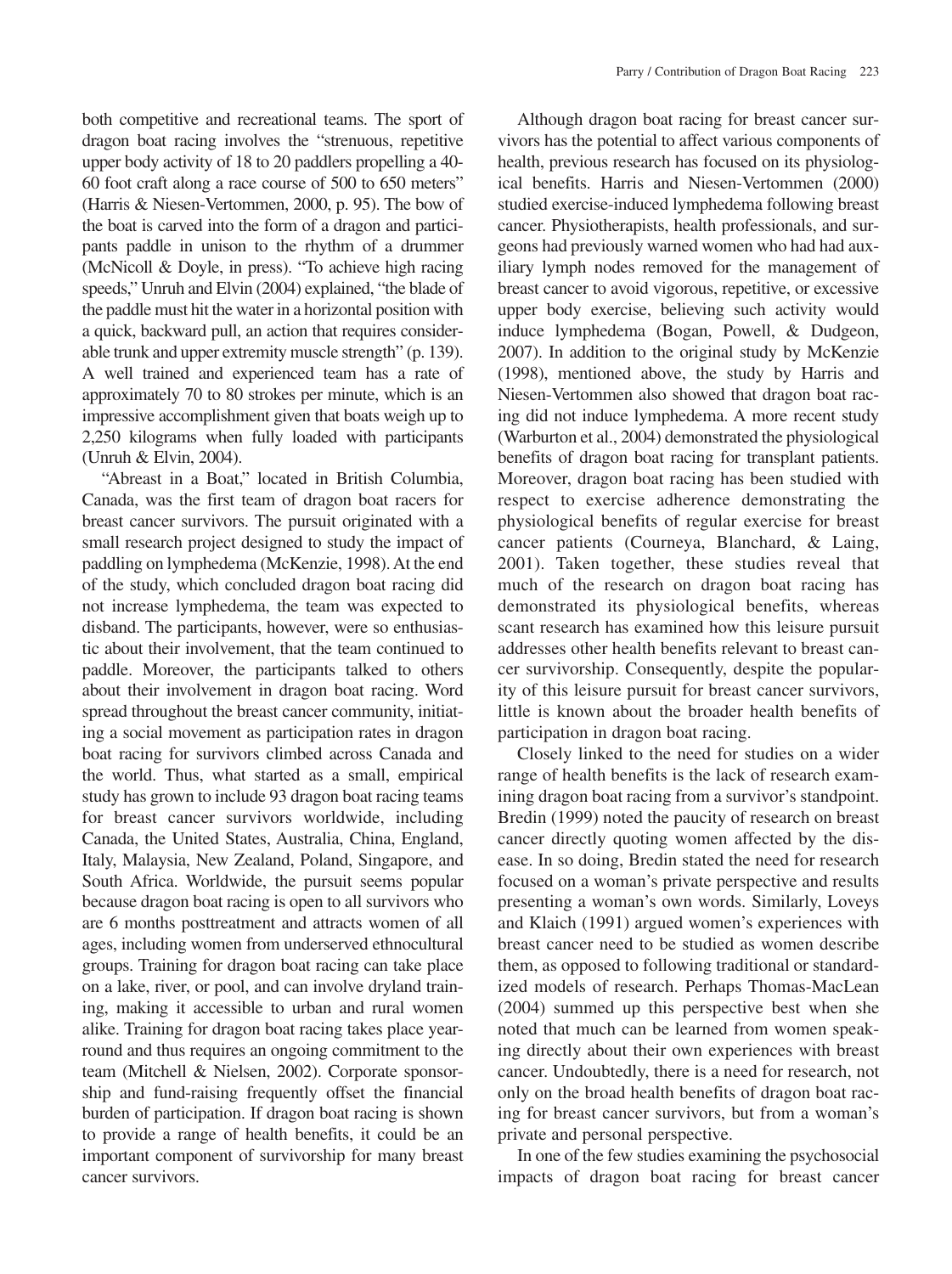survivors, Mitchell and Nielsen (2002) demonstrated the positive influence of dragon boat racing. More specifically, these researchers studied the meaning and psychological impact of dragon boat racing for breast cancer survivors in a qualitative study with two teams in Ontario, Canada. Their research identified the positive influence of dragon boat racing on the psychological recovery from the fear associated with diagnosis and treatment for breast cancer. Specifically, Mitchell and Nielsen found "all of the participants spoke of increased physical and emotional health, and a sense of aliveness, of living life to the limits" (p. 56). Similarly, Unruh and Elvin (2004) conducted a qualitative study with three women involved in dragon boat racing for breast cancer survivors. Their research also showed that dragon boat racing enhanced the physical and emotional well-being for participants and "was a positive medium through which women promote an energizing approach to life after a diagnosis of breast cancer" (Unruh & Elvin, 2004, p. 148).

These studies make a significant contribution to scholarship. First, both studies demonstrated that dragon boat racing can be a meaningful and powerful component of survivorship that serves to positively affect physical and emotional health. Second, both studies utilized qualitative research designs establishing the appropriateness of qualitative methods for expanding knowledge in breast cancer research. Although these studies represent an important first step in demonstrating the value and health benefits of dragon boat racing for breast cancer survivors, both projects were small pilot studies with a total of 9 participants from three of the 18 different dragon boat teams in Ontario. Moreover, both pilot studies were limited to studying physical and emotional health, which means there remains a paucity of research that has explored how dragon boat racing might positively affect other components of health, including social and spiritual wellbeing. Based on the limitations of their study, Mitchell and Nielsen (2002) concluded,

Further investigation of the findings of psychosocial impact is needed with a larger sample of dragon boaters. . . . Further research is required to test the hypothesis that dragon boating as a team sport provides a powerful communal context to engage in adult play while enhancing the physical and emotional health of breast cancer survivors. (pp. 56-57)

Unruh and Elvin (2004) echoed the need for further research into dragon boat racing in their concluding remarks but also noted the valuable role of participation

in leisure pursuits as a coping mechanism for stressful life events, such as breast cancer. Leisure is defined as those experiences that are freely chosen, pleasant in anticipation, experience, or recollection, and that are intrinsically motivating (Iwasaki, 2003; Kelly, 1996; Mannell & Kleiber, 1997). Previous research has demonstrated that leisure pursuits, experiences, and satisfactions play an important role in promoting health and maintaining well-being in daily life. A considerable body of research suggests that exercise or physically active leisure has numerous health benefits for the population in general, including improved cardiovascular health and reduced risk of diabetes and osteoporosis (Bouchard, Shephard, & Stephens, 1994; Bouchard, Shephard, Stephens, Sutton, & McPherson, 1990). Apart from these physical health benefits, leisure in general, whether physically active or not, is also believed to be beneficial in other ways. In particular, leisure is thought to lead to improved psychological well-being through such mechanisms as stress reduction, improved mood, and increased self-esteem (Driver, Brown, & Peterson, 1991; Iwasaki & Schneider, 2003; Mannell & Kleiber, 1997). Some of the positive outcomes that have been associated with leisure participation are especially relevant to women who are survivors of breast cancer, including the role of leisure in the promotion of selfdetermination, a sense of personal entitlement, and resistance to prescribed gender roles (Freysinger & Flannery, 1992; Henderson & Bialeschki, 1991; Shaw, 2001). Leisure has also been found to positively enhance spiritual well-being (Heintzman & Mannell, 2003) and to reduce anxiety (Szabo, 2003). Moreover, Henderson and Ainsworth (2002) stated the connection between leisure and health is manifested through involvement in enjoyable and meaningful activity, which is particularly relevant to dragon boat racing for breast cancer survivors.

Despite the research into leisure outcomes and benefits, there has been relatively little research on the effect of leisure participation on women's health throughout the course of an illness. Insel and Roth (2006) argue that holistic conceptualizations of health, including physical, psychological, social, and environmental attributes, work together along with a woman's personal characteristics and social world to determine and manage her personal health and well-being. Research that has examined the role of leisure in women's psychosocial health from a holistic perspective suggests leisure plays a powerful and positive role in women's health encounters. For example, Parry and Shaw (1999) explored the roles of leisure in women's experiences of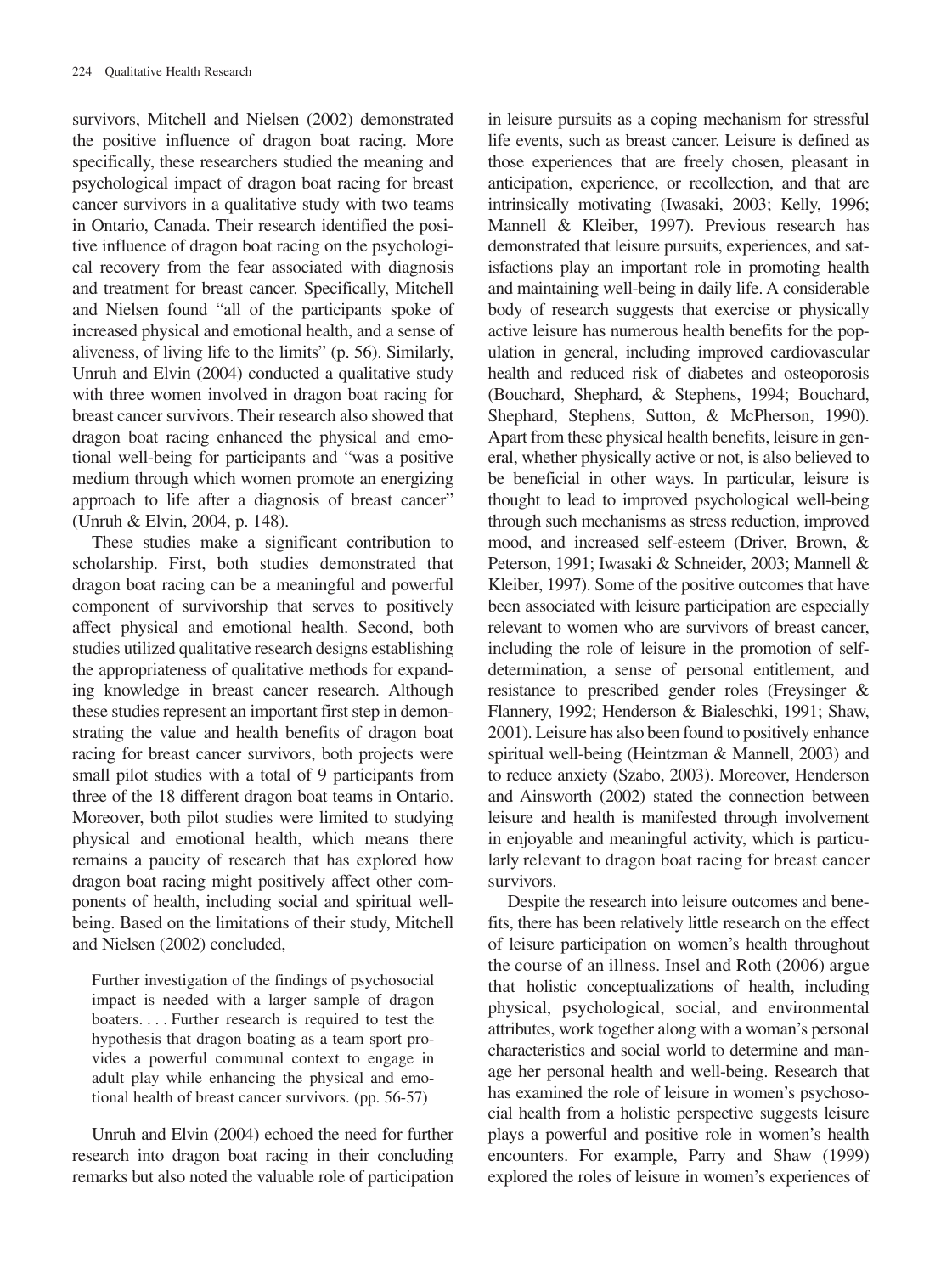menopause and mid-life. They found physically active leisure enhanced health through physical and emotional well-being. In addition, some leisure activities provided women with a sense of familiarity, security, and continuity, yet other practices allowed women to develop new interests, to focus on themselves, and to improve their self-attitudes. Finding an appropriate balance among these pursuits helped women negotiate their journey through the transitional years of menopause and midlife. Similarly, Parry (2005) demonstrated how leisure is a source of empowerment throughout women's experiences with infertility, thereby facilitating a sense of wellbeing and positively enhancing women's quality of life. Although limited in number, these studies suggest the relevance of leisure pursuits, experiences, and satisfactions to women's psychosocial health throughout a negative health experience.

Perhaps most surprising is the lack of research on the relationship between leisure and breast cancer. Breast cancer has generated a large and significant body of research on the medical aspects of the disease, including its causes, diagnosis, treatment options, and preventative measures (Boston Women's Health Collective, 2005). Nonmedical aspects of the disease have also been studied. For example, previous research has explored the psychosocial aspects of breast cancer, including topics such as the personal impact of chemically induced menopause (Carter, 1997), quality of life throughout medical treatments (Roberts et al., 2006), emotional and psychological suffering (Polinsky, 1994), and psychosocial adjustment to breast cancer (Dow & Lafferty, 2000). Although some research on the nonmedical aspects of breast cancer makes passing reference to leisure pursuits, "these studies do not focus on or provide a clear understanding of the leisure experiences or choices of women living with breast cancer" (Shannon & Shaw, 2005, p. 196). Shannon and Shaw (2005) studied the ways that breast cancer alters a woman's leisure experiences and choices post-treatment. Their research demonstrated that as a result of breast cancer, leisure is more meaningful and a new priority in life. Moreover, Shannon and Shaw found leisure is a context in which women who are survivors of breast cancer seek out health-promoting activities. Clearly, the psychosocial health benefits of dragon boat racing, a popular leisure pursuit for breast cancer survivors, warrants further investigation. A review of the literature demonstrates the need for research on the roles of leisure, namely, dragon boat racing, and survivors' psychosocial health from a holistic and personal perspective—a gap addressed by the current study.

## **Theoretical Framework**

Because all "illness experiences are mediated by gender" (Klawiter, 2004, p. 851), feminist theory provided the guiding theoretical framework in the current research. Although a variety of feminist epistemologies exists (Thompson, 1992), like many feminist scholars, I sought to "enhance the voices of women who have been overlooked in previous... research" (Ambert, Adler, Adler, & Detzner, 1995, p. 882). Similar to Thompson (1992), I agree that

(a) all inquiry is value-sustaining, and feminist work is politicized inquiry; (b) separation between researcher and researched does not ensure objectivity, and a closer connection between the two may reconcile objectivity and subjectivity; (c) women's experience can be considered a source and justification of knowledge; and (d) there may be no such thing as truth and objectivity. (p. 9)

In sum, the feminist epistemology I adopted was underpinned by a philosophical framework in which there was a desire to focus on the voices of research participants from a holistic perspective, taking into account the broader social and cultural context of their lives. Moreover, I was concerned that the research process enabled women to speak with their own voices and explain their own experiences. In addition, I was concerned that the research process facilitate personal empowerment and positive social change, as well as improved theoretical understanding (Parry & Shaw, 1999).

#### **Methods**

Applying this theoretical framework to the proposed study led to the adoption of in-depth, face-to-face active interviews. Active interviews are conversational in nature and allow for open-ended questions about the details of women's everyday lives after medical treatment for breast cancer and their participation in dragon boat racing. As part of the conversational nature of the active interviews, a dynamic interplay between researchers and respondents is fostered (Dupuis, 1999). In this way, the active interviews enabled emergent ideas to be probed and followed-up on. Thus, active interviews created a space where the women could share their own experiences with breast cancer survivorship and dragon boat racing (Kaufman, 1992). Accordingly, "knowledge was generated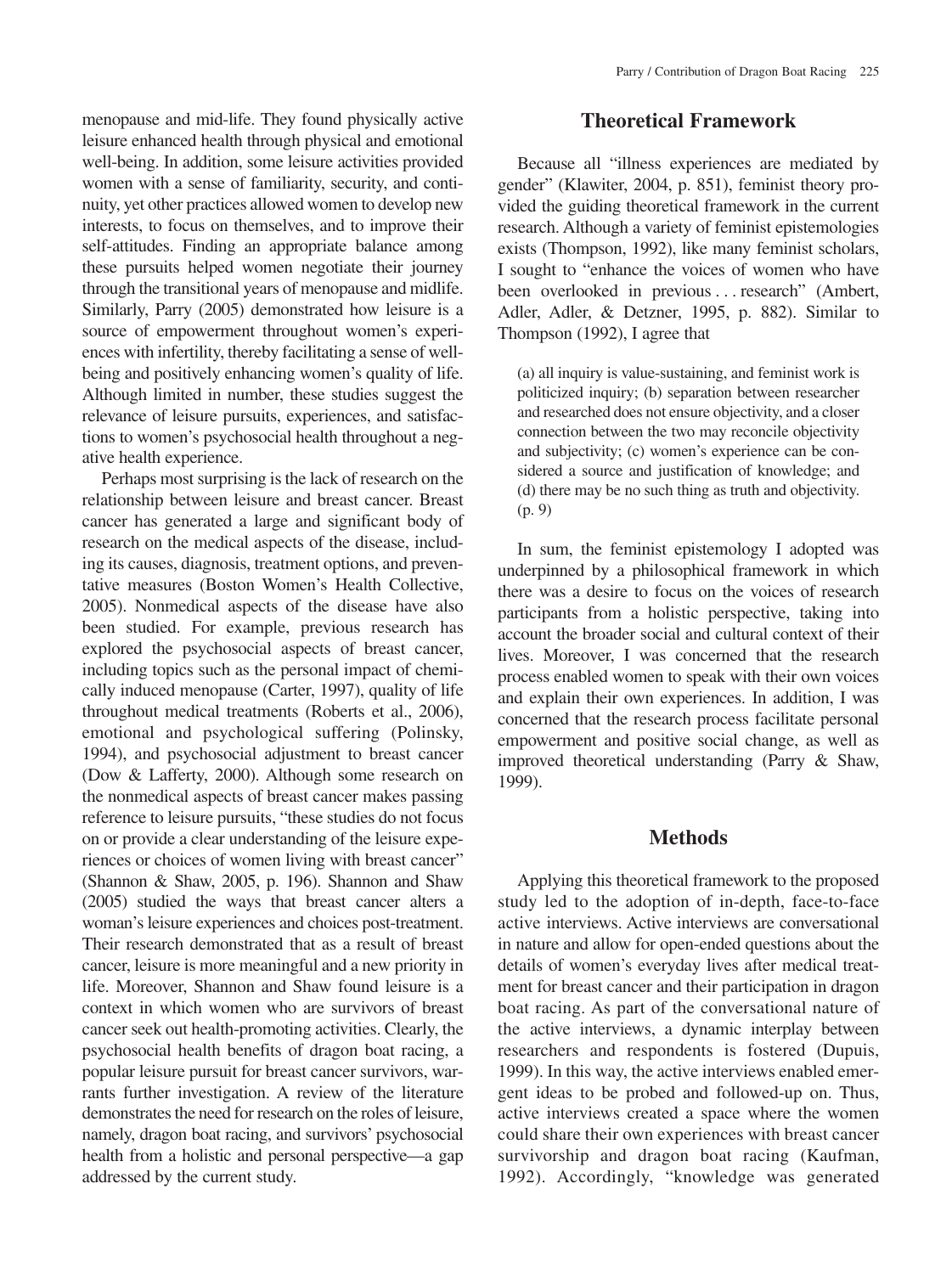through dialogue, listening, and talking" (Thompson, 1992, p. 10). The generation of knowledge through active interviews was important because "women speaking for themselves, about their own experiences, can contribute much knowledge about the complexity of life after breast cancer" (Thomas-MacLean, 2004, p. 629).

Participants for the study were recruited through a dragon boat racing team located in a large city in Southern Ontario, Canada. Members of the dragon boat racing team were sent an information letter about the study and were encouraged to contact me through e-mail or the telephone if they wished to participate. A total of 11 people volunteered for the study. The interviews lasted between 1 and 2 hours. They were arranged for a day, time, and place that were convenient for the participants. One participant asked to be interviewed at a coffee shop, whereas the others asked to be interviewed in their homes.

Although the interview process was flexible, each participant was first asked a question regarding diagnosis and treatment for breast cancer because I realized from previous research that it would "be difficult for women to share their current experiences without first addressing diagnosis and treatment" (Thomas-MacLean, 2004, p. 631). Participants were also asked broad questions about the links between dragon boat racing and their physical health (i.e., What are some of the physical rewards of participation in dragon boat racing?), emotional health (i.e., What are some of the emotional benefits you notice from dragon boat racing?), social health (i.e., How has dragon boat racing contributed to your sense of social well-being?), and spiritual health (i.e., How does dragon boat racing contribute to the meaning of your life?). Other topics of conversation included where/how women gained information about dragon boat racing (i.e., How did you hear about dragon boat racing for breast cancer survivors?), factors that affect the decision to join or not (i.e., How did you decide to get involved in dragon boat racing?), and motivations and expectations for participation, and barriers, if any, that prevent participation (i.e., What did you expect to get out of the experience? Did anything make your decision to get involved with dragon boat racing difficult?). Many women discussed the importance of dragon boat racing in their lives and the social context of each woman's involvement in dragon boat racing.

My procedures for collecting, analyzing, and storing data were approved by the appropriate institutional review board. More specifically, to ensure confidentiality, I received written consent from each participant to

tape-record the interviews and to use anonymous quotations in any article or report stemming from the interview. In addition, each participant was informed that a paid transcriptionist would transcribe the interview and none objected to this process. To keep the data confidential, each participant was assigned a pseudonym and all other identifying information (including names of partners, family members, friends, doctors, nurses) was changed in any written document. Finally, the data and field notes were stored in a locked cabinet in my office, which, again, was approved by each participant in the study.

# **Data Analysis**

The data were analyzed through the constant comparison method (Glaser & Strauss, 1967). That is, the data were coded inductively, and each segment of the data was compared to other categories and other segments of data within the same category. This helped to ensure relevance and consistency and allowed for new categories and relationships to develop as appropriate. Specifically, each interview transcript was first analyzed using open categories to develop initial descriptive categories, such as physical rewards of dragon boat racing. Axial coding was then used to compare categories both within and between interviews and to look for emerging conceptual themes. Subsequently, patterns of relationships among themes were also examined. Consistent with the constant comparison method, the data analyses and coding processes proceeded simultaneously with the data collection process. In this sense, the process was iterative so that emergent ideas from the analysis of the first interviews were used to provide direction for later interviews, so that interesting ideas were followed-up on (Rubin & Rubin, 1995).

Although individual transcripts were analyzed through the development of themes, the group of transcripts was also analyzed as a whole. More specifically, once the interviews were complete the individual analysis from each interview was compared and contrasted to develop patterns of relationships among the women's comments and experiences. In this regard, the themes were inclusive of data across the interviews. Also, member checks were completed in which participants were sent their transcript and overall findings of the research project to solicit their input. That is, each participant was assigned a pseudonym and sent her individual transcript, along with my analysis, for review and comment. In addition, on completion of the data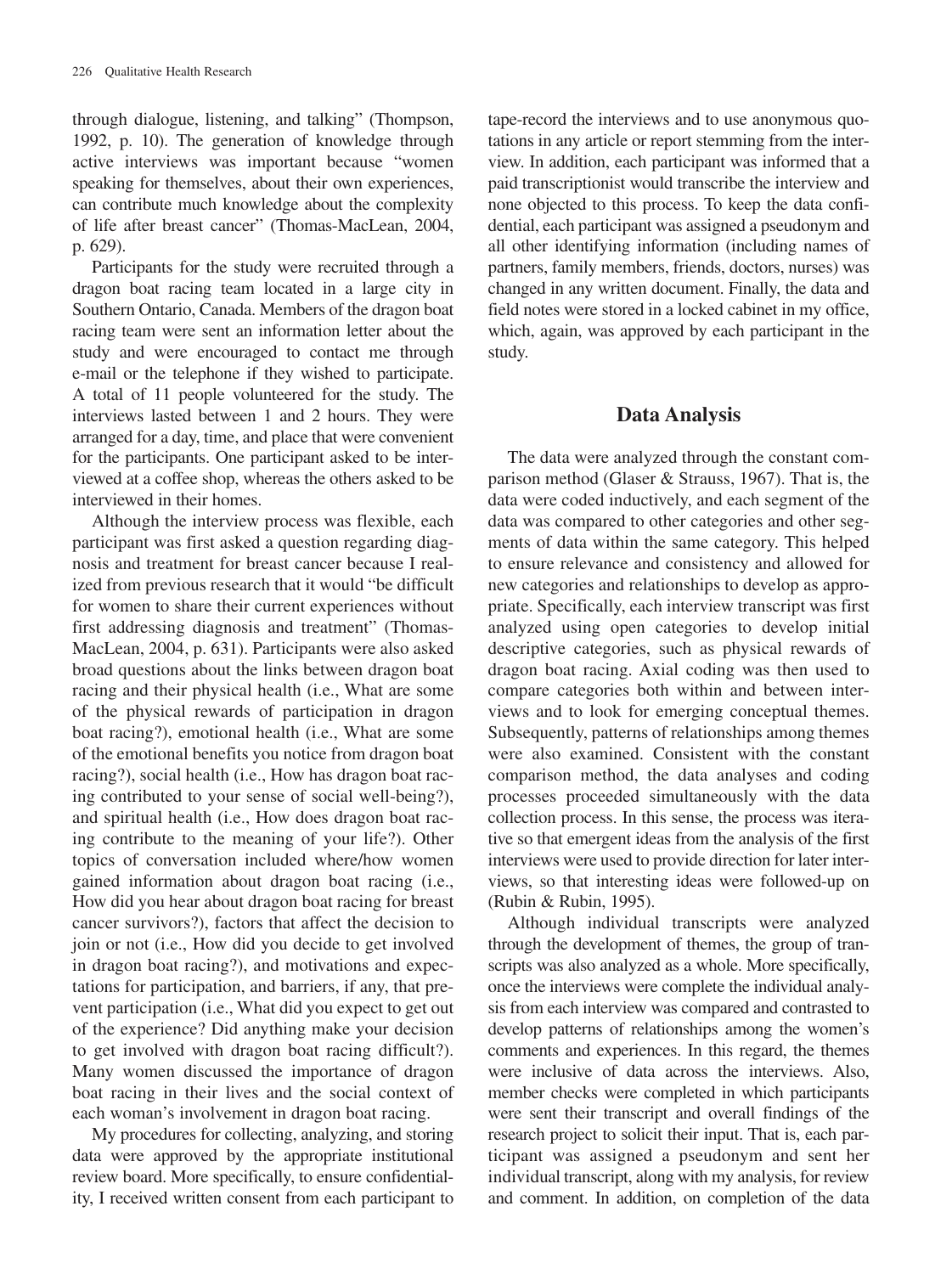collection, all the participants were sent the overall findings of the research project to solicit their input, which allowed them to make certain the data represented their stories and experiences.

About half of the participants responded and provided feedback. The respondents had minor corrections to the findings, mostly focused on the chronological order of their experiences, as opposed to any substantive changes. For example, one woman commented, "I liked what you wrote. I found it very interesting and realistic. Thank you for sending me the entire article! Please let me know if I can give you more inside information for your research. Focus in the boat! Paddles up! Take it away!" Another woman replied, "I have updated slightly below . . . and attached a picture of my last chemo . . . so ya know I didn't make it up!! Ha! Oh, and did I tell you . . . it is beautiful! You did a wonderful job capturing and combining our thoughts and feelings." Finally, one other participant replied, "What a wonderful treat to hear from you. Thank you so much for sending the analysis. Didn't realize I used the words 'breast cancer' so many times! Your study has so much content, I plan to read in more detail when I have more leisure time—unfortunately not in the immediate future. You have been so creative with 'nom de plume.' Call me anything you want but, please, please, please, NOT Fannie—Absolutely the top of the list of names I hate to be called! Be well." All of the changes were incorporated into the findings and sent back to the participants for final approval.

# **Profile of the Participants**

Five of the participants were in their first or second season of dragon boat racing, whereas the others had been involved for a number of years. The participants ranged in age from mid-40s to early 60s. Although all of the participants had been employed full-time before their diagnosis of breast cancer, few had returned to their previous workload. More specifically, 3 of the participants were employed full-time, 1 was working part–time and the others were on leaves of absence from their positions. All of the participants were at least 6 months post–medical treatment for breast cancer. Eight of the participants were married and the other 3 participants were divorced. All of the participants had children, most of whom had left home to pursue educational and employment opportunities.

# **Findings**

The women were remarkably enthusiastic about their involvement in dragon boat racing. They described the pursuit as "physically challenging," but nonetheless "fun," "rewarding," and "enjoyable." One participant stated, "Dragon boat racing is the highlight of my week. The 4 hours I spend each week dragon boat racing is wonderful. I can't wait to go, I have a great time once I am there, and I leave already looking forward to the next practice." Similarly, another participant remarked, "I love dragon boat racing. I just love it. I have even joined the national team and gone to training camps in Florida. I just love paddling." Clearly, these women enjoyed their participation in dragon boat racing and freely initiated additional involvement in the pursuit. These types of comments were common across the participants. The quotes reflect the intrinsic motivation and sense of perceived freedom the women associated with dragon boat racing, which are considered central determinants of a leisure experience (Iwasaki, 2003; Kelly, 1996; Mannell & Kleiber, 1997).

Even though the women viewed dragon boat racing as a leisure pursuit and gained considerable enjoyment from their involvement, they were serious about their participation. Specifically, the women viewed dragon boat racing as a key component of a holistic approach to health. For example, one woman described her belief system as focused on "healing, not treating." In her words,

I'm into healing. I'm treating my cancer naturally so I've been to the naturopathic clinic and I'm into holistic medicine. So I believe in healing. I don't believe in treatments. I don't believe in allopathic medicine. I believe in the whole. I deliberately sought out an emotional connection with other dragon boat racers who had breast cancer.

Dragon boat racing, for this woman, was a key component of her healing process. She felt so strongly about the contribution of dragon boat racing to her health that she described it as the "only forum for me that was viable, meaningful." This woman was the only participant who was treating her cancer naturally. All of the other participants had been involved in medical treatments for breast cancer, but still viewed dragon boat racing as an essential component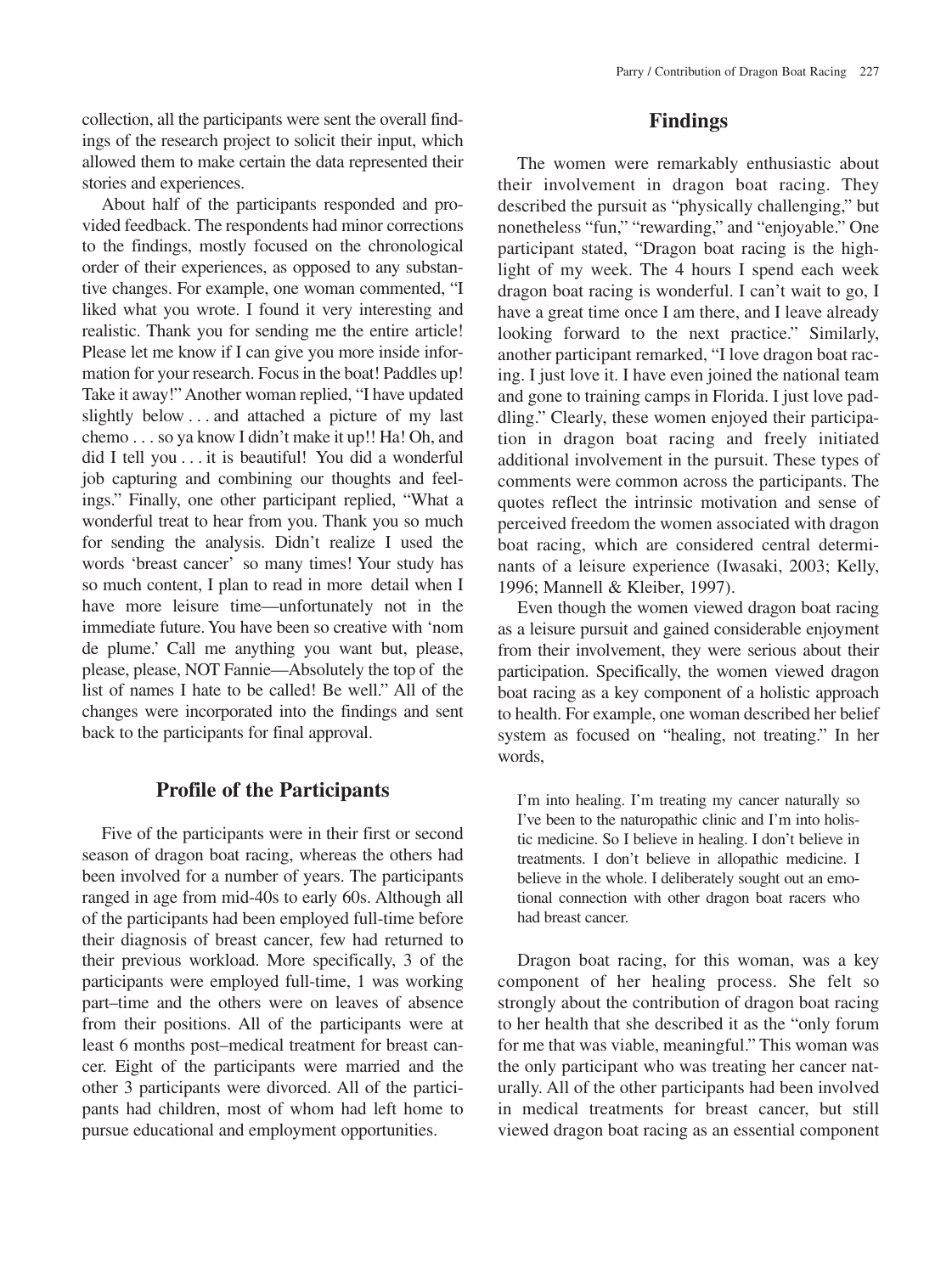of their health. Most importantly, the participants viewed dragon boat racing as a way they could positively contribute to their own health. For example, one woman remarked,

Things that are not medical that I can do for myself are really important to me, to help myself. Rather than just relying on the medical profession and giving myself over to them, saying, "here I am, fix me." Yes I need you (the medical professionals), we're a team here. I'm the main part of this team and you're on my committee and I need information from you, but at the same time I need these other inputs over here. Dragon boat racing is what I do to look after myself healthwise.

When asked how dragon boat racing contributed to their health, the women described three main dimensions. These dimensions will be discussed under the following themed categories: (a) solidary and emotional benefits, (b) physicality and stress coping, and (c) spiritual awakening.

# **Solidary and Emotional Benefits**

Many of the participants joined dragon boat racing out of a desire to connect with other women who were also breast cancer survivors. Almost all of the women stated they were "looking to connect with others like me." For 1 participant, participating in dragon boat racing was "really just such a lovely thing to do for social reasons, to meet new people, and meet people in the same situation as you're in as well." Not only did she seek out a social experience, but she did so with the intent to share the company of other survivors. The common experience with breast cancer allowed other participants to bridge social divides that might otherwise have mitigated the possibility for relationship building. A participant explained,

Connecting with other people of different walks of life, every walk of life is attached to breast cancer. So, meeting new people in different circumstances, them enriching your life, you touching theirs. I feel I could do that with every single woman on that team. And who'd have thought you could have 68 new friends?

The shared experience of breast cancer and a shared interest in dragon boat racing brought these women together and facilitated many new friendships, which brought their own rewards.

Many of the participants described how their emotional connections with other survivors contributed positively to their well-being. For example, a participant discussed "deliberately seeking out an emotional connection" with other breast cancer survivors. In her words,

I needed some emotional support. When you're diagnosed [with breast cancer] I guess some people might isolate themselves, but other people think omigod, I gotta find more ladies like me. I joined [dragon boat racing] recognizing the need for emotional support and the emotional support is huge. I mean, the girls in my group, a certain number of the girls in my group are my best friends.

Social connections with other survivors meant establishing an empathetic support network that made the participants "feel normal." As another participant explained,

I think you go through more emotional strain after the treatments than you do during them. During the treatments you're too busy trying to get better. And afterwards you're just left with this life that you have to rebuild from scratch, that you're so weak and so tired from everything that you've just been through. During that time it's hard to feel normal because everything has changed, but with dragon boat racing I just felt so, so normal. And from my everyday life, that was so uncomfortable for so long, for this 2 hours that I'm with them [teammates], twice a week, it was a reprieve. It was 4 hours a week that made me feel normal, 4 hours a week that I felt so good and felt a little bit like I could cope. It's so important to feel normal [throughout breast cancer survivorship]. I think it helps you recover a lot faster and better. I think if I wasn't doing the dragon boat racing I think I would be in really bad shape emotionally. And no matter how bad I'm feeling physically, emotionally I feel really happy.

Dragon boat racing helped normalize the experience of breast cancer and created an empathetic environment in which participants could be themselves. In this regard, it functioned as an effective coping strategy for most of the women (more on this below). Participation in dragon boat racing also represented a form of resistance against the dominant cultural narrative of the sick, disabled cancer patient. As one participant explained, "We go out there [to race] to show that breast cancer people can survive, even we can be happy and healthy and whole." In other words, dragon boat racing was a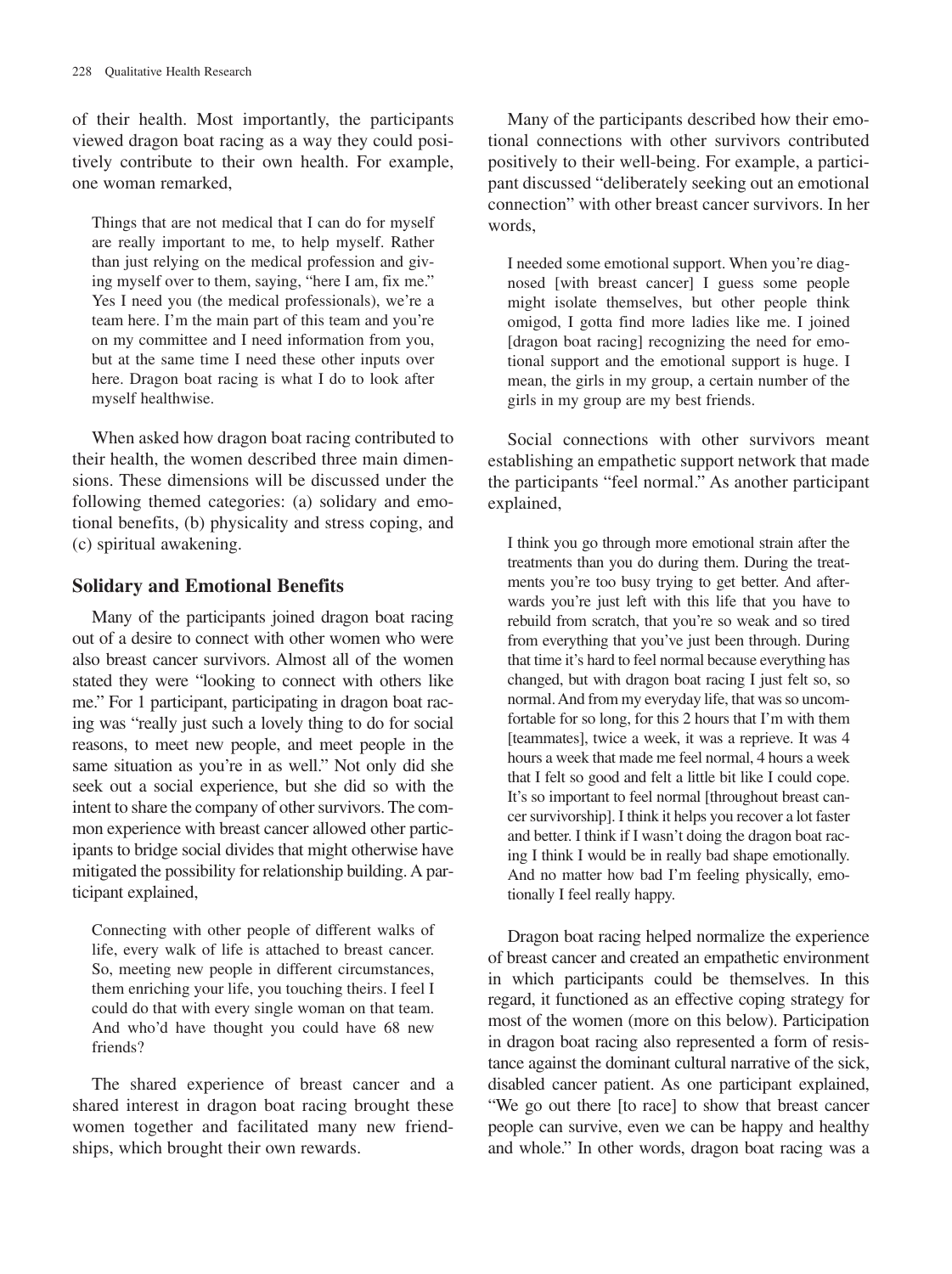demonstration that the women were capable of thriving in their everyday living, despite their association with breast cancer.

Part of the emotional support the women received from the other dragon boat racers was feeling unconditionally supported by their teammates. For example, one woman stated,

When you're diagnosed [with breast cancer], you lose some friends. Then when you begin treatment, more friends leave. They're frightened for themselves, they don't know how to speak to you. And when you finish the treatment, finally after you know your 8 months or however long you have it, um, then they [your remaining friends] want you to stop talking about it. But the dragon boaters are always there for you . . . it's unconditional support and it is amazing.

Again, empathy was fundamental to the benefits of dragon boat racing. That teammates could understand and appreciate the experiences each woman had undergone was instrumental in forging a supportive environment for all participants.

Unconditional support was so integral to dragon boat racing that 1 participant described the team as a "floating support group." She explained,

Any crisis in my life, and there have been a few, I've always joined a support group. I don't know, it's just the way I am. I'm an extrovert and I get a lot of energy from people and it's always helped me just to talk about it.

"Getting energy" within a team environment was emphasized by other participants, as well. The team served as an important source of motivation for the women. As one participant explained, "The emotional support you get from your teammates, the friendship, um, the feeling of not being alone, the feeling of ah, encouragement that you feel that you're doing well, ah, [teammates] make you feel that way." Another participant reiterated this point by stating, "To be part of a team of women is very powerful, extremely powerful."

In sum, many of the women deliberately sought and enjoyed a social and emotional connection with other survivors through dragon boat racing. Through dragon boat racing, the women connected with other survivors, felt normal and emotionally supported, and viewed their teammates as a source of motivation.

### **Physicality and Stress Coping**

Many of the participants underscored the physical benefits of their participation in dragon boat racing. Some of the women were surprised that dragon boat racing actually improved physical aliments with which they were dealing. For example, 1 participant stated,

I found [dragon boat racing] actually improved my physical condition. I used to have very severe osteoporosis, and I had lower back pain, and when I started paddling, because you use your whole body and you use your lower back, I was worried that it would cause too much strain on my back and it would be difficult, but it had the opposite effect. After a while, my back pain actually went away, so it was really beneficial.

A different participant offered a similar story: "I have a very bad lower back. I have some discs that are disintegrating and I found that doing the dragon boating, you know putting your body, top body forward and paddling, it actually helped my back pain." These physical gains also combined with other benefits of physical exercise to positively affect the women's health and well-being.

Most of the women discussed the associated benefits of the fitness connected with dragon boat racing. One participant said she enjoyed dragon boat racing "on a physical level [because] it makes me feel challenged because there's a lot of technique and you require a lot of stamina." When asked what she enjoyed most about dragon boat racing, a participant replied, "The physical activity 'cause I love being on the water. I love when I paddle I don't think about anything else but moving the water, like you know, moving that boat through the water." In answer to the same question, another participant said, "I just felt so good, I felt like I was in great shape and I felt energetic and I felt positive." Similarly, a different participant said she was drawn to dragon boat racing

for health. The fact that I would be able to overcome a life-threatening illness to the point that I could become physically fit and compete at a level that would be like an international level, that for me was like the carrot before the horse. So, if I get through this, that's my goal. And the thought was if I can become as healthy as I can, be as fit as I can, to be wanted on a team to compete at that level and to be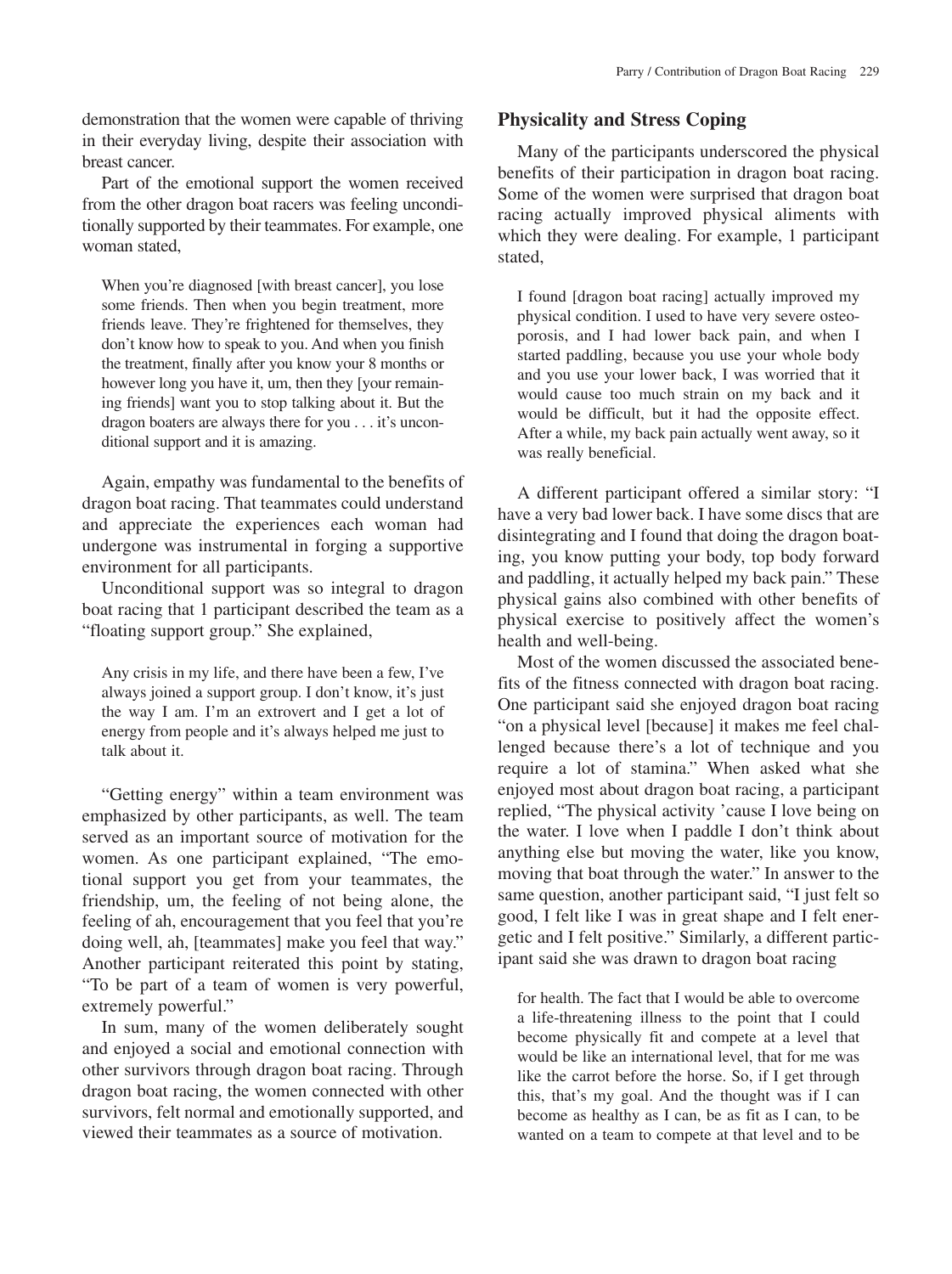successful and make a positive contribution, then, whatever else life throws my way, I should be able to handle.

The notion of "handling" other matters represented the link many women made between dragon boat racing and stress coping.

Many women discussed the stress release that accompanied the physical activity associated with dragon boat racing. One participant explicitly said, "Dragon boating for me fills a physical need through stress relief." Another explained that the "physical fitness and endorphins helped me more than any drug ever. I believe every woman, every man, everybody, if you're suffering from depression or you're in a funk, those are the days you most need to do something physical." Similarly, another woman talked about how dragon boat racing fights depression:

At the end of the race there's, I guess it's a natural high. You're exhausted, they say paddle 'till you puke! And, I mean, you've giving everything and there's a good physical, emotional, spiritual feeling, when you've done that, when at the end of the race when you hear let it run, you think oh thank God because I can't do another stroke. And that's how you're supposed to be at the end of a race. Nothing left. And when you really feel like that, it's great. For me it's my own kind of a high.

This "natural high" was evidently effective in countering the lows of living with cancer.

Perhaps the most powerful account of the connection between dragon boat racing and stress coping came from a woman who credited her involvement in dragon boat racing with saving her life. In addition to her own experience, her husband and son were battling cancer. Given that she and her husband were both ill, they were unable to work, which led to the loss of their business. As a result, she was dealing with financial stress, including the loss of their family home. Clearly, this woman had major stress in her life, stress that led to depression and suicidal thoughts. In discussing how she battled her recurrence with cancer, she said,

My doctor said to me, "You're going to have to go on anti-depressants because physically, emotionally you can't cope with all this." And since I started the dragon boating, I have not had to take anything. No antidepressants. You get out there and you physically beat the water, so you get out all your negative emotions and it just brings all the, you know, the natural little endorphins forward, so it fights actual depression.

That dragon boat racing would be credited with addressing this woman's depression speaks to its powerful stress-coping properties.

In sum, the physicality of dragon boat racing contributed to the women's health by improving their physical health, helping them feel positive, and increasing their energy levels. Dragon boat racing also helped the women feel physically healthy by reducing their stress levels and helping them cope.

# **Spiritual Awakening**

Dragon boat racing was not about solidary and physical benefits alone. It also served to foster appreciation for the everyday:

When we paddle out there at our practices and we're paddling along and we turn and head west we see those sunsets, yeah we love that. And yes, we, we might not paddle quite as aggressively while we're watching. The coach might say, "ladies," and then we're going, "well, look at the sunset!" We're the lucky ones.

Another woman described a similar scenario:

I was riding my bike home from practice. And, I stopped [along the way] because I realized the sun was setting and I was missing it. So I stopped with my bike and I looked at the sunset that I wouldn't have appreciated or known it existed if I wasn't dragon boating, and I cried, because it was so amazing. And every night is amazing. Even on the shittiest night, you know, when I don't really want to go paddle, every time I think that it was the best night out. And I know that sounds stupid or weird, and it is but, we'll either see the waves from the water and two swans would come out, and truly every night it's magical.

Yet another participant explained,

I could live 30 years, I could live 2 years. And that's not, actually, it's not that depressing 'cause it forces you to think, okay, I'm really enjoying this tea or I'm really enjoying this conversation and then you sort of think oh God, I feel great today, thank God, you know.

Taken together, these quotes reveal how dragon boat racing reminded the women of the wonders of everyday life and how fortunate they were to be alive. "It just frees your spirit," commented one woman.

The connection between dragon boat racing and spiritual awakening was evident in most of the women's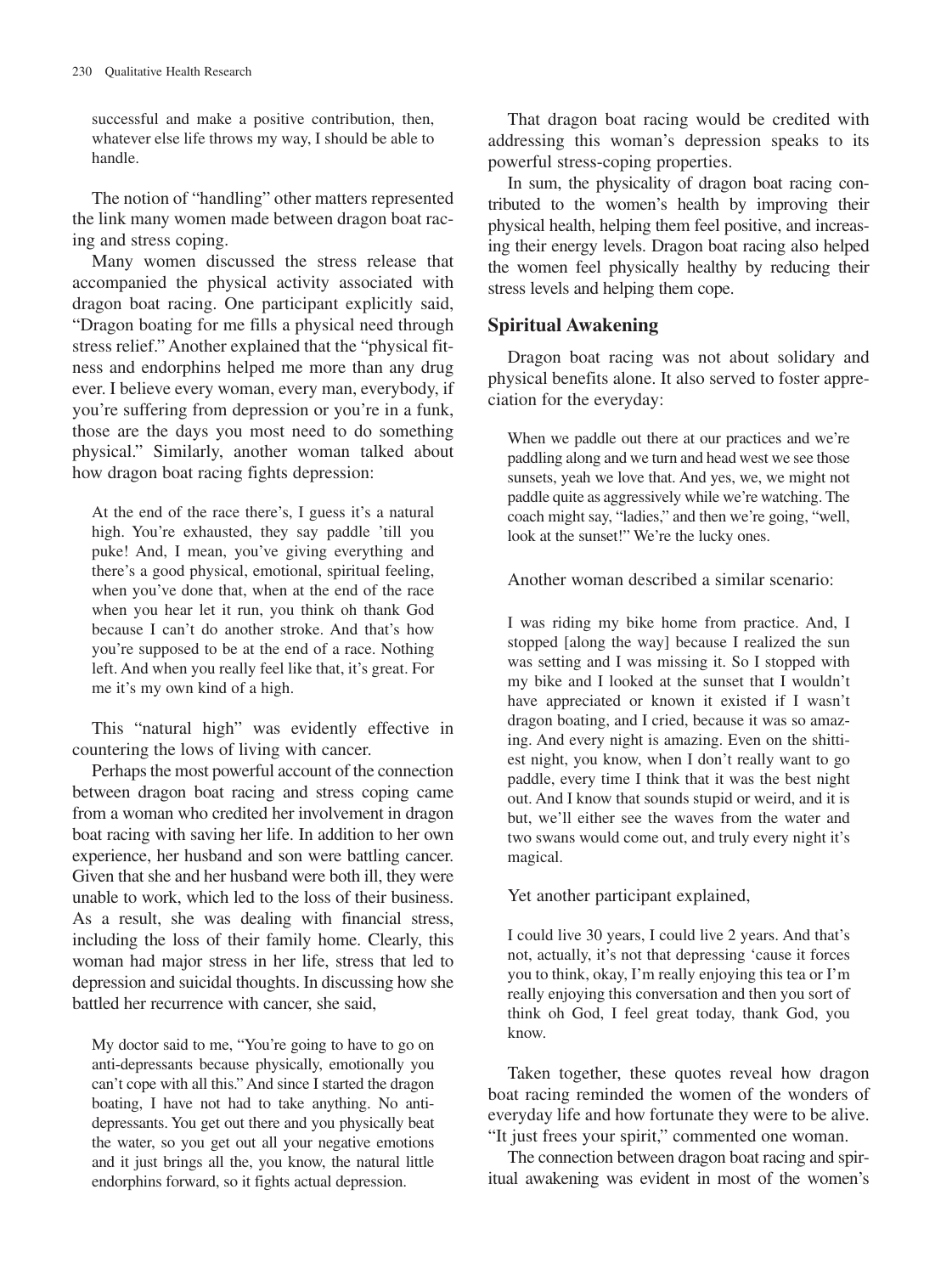experiences. One participant explained, "I could make [dragon boat racing] the most important thing in my life. It's like a religion almost. The whole purpose in my life now is changing. I ask myself every day, 'Well, what am I doing here?' I'm interacting with people. I'm going to, um, maybe make somebody feel happier." This woman developed a new purpose in life through dragon boat racing and, consequently, a new commitment to life. Another participant discussed the role of dragon boat racing in showing her that there was "life after breast cancer":

Even though we've had breast cancer, it hasn't stopped us from living and from enjoying life. I think what it does, well for me personally, it um, changed the outlook I have a life-threatening illness that could kill me. I've been through it. Um, and it's not going to kill me. I'm going to overcome it and I am strong, I know I'll be strong, and I will show people that there is *life* after breast cancer. And life is good after breast cancer.

The mind-set that dragon boat racing "made [participants] feel alive again" led several participants to appreciate *quality* of life over *quantity* of life. As one participant explained, "You know it's not about longevity now or, or length of life. It's about being a full participant in that life." In short, the women felt as though dragon boat racing contributed to the spiritual dimensions of their life throughout breast cancer survivorship.

In sum, dragon boat racing contributed to the women's health throughout breast cancer survivorship through solidary and emotional benefits, physicality and stress coping, and initiation into a spiritual awakening. Although these three dimensions were outlined separately, the themes are not discreet categories, but rather overlap. That is, the various dimensions interact to positively contribute to the women's experiences with survivorship. One participant noted how dragon boat racing contributes to various dimensions of health: "You know it's absolutely imperative that you get into these things for your physical, emotional, spiritual, everything, well-being." When asked how the three dimensions came together, the women discussed how they positively enhanced their experiences with survivorship. For example, one woman stated, "I'm doing really well as a survivor. Through my involvement in dragon boat racing, I demonstrate an example of not just being a survivor, but a *thriver*."

## **Discussion and Conclusion**

The purpose of this research was to study women's lived experiences with dragon boat racing to understand how this leisure pursuit contributes to their health and survivorship of breast cancer. The findings demonstrate that dragon boat racing contributed to social, emotional, physical, mental, and spiritual dimensions of health. In turn, feeling healthy in these five dimensions enhanced the women's survivorship of breast cancer. The significance of the study lies not only in its investigation of a leisure pursuit—namely, dragon boat racing—and its link to health, but also in its focus on survivorship after medical treatment. Moreover, the study is significant in that the knowledge is grounded in women's personal and private perspectives of breast cancer survivorship, thereby addressing the gap in knowledge on experiences with survivorship as women describe them (Thomas-MacLean, 2004).

The stories also reinforce that health is manifested through involvement in enjoyable and meaningful leisure activities (Henderson & Ainsworth, 2002). Health, in this sense, is conceptualized holistically to encompass a variety of dimensions. Insel and Roth (2006) identify dimensions of health, including social, emotional, spiritual, intellectual, environmental, and physical dimensions. This multidimensional view of health resists the separation of mind, body, and spirit but does not necessarily preclude a biomedical perspective. It redefines health as the ability to live life fully—with vitality and meaning (Insel & Roth, 2006). Health is determined by decisions about living one's life, including one's leisure decisions. The current research extends this body of literature, however, by demonstrating how individual dimensions of health can cumulatively enhance health and, in particular, contribute to life after a life-threatening illness such as breast cancer. In doing so, the findings demonstrate the importance of leisure pursuits such as dragon boat racing to health and well-being. In other words, the current research reveals the social relevance of leisure in the context of women's health and well-being.

The health literature has tended to view leisure as trivial, if not completely irrelevant, to health outcomes, because of the medicalization of health. Medicalization occurs when health experiences come to be understood narrowly as questions of illness and are then subjected to the authority of medical institutions (Thomas-MacLean, 2004). Once a health experience becomes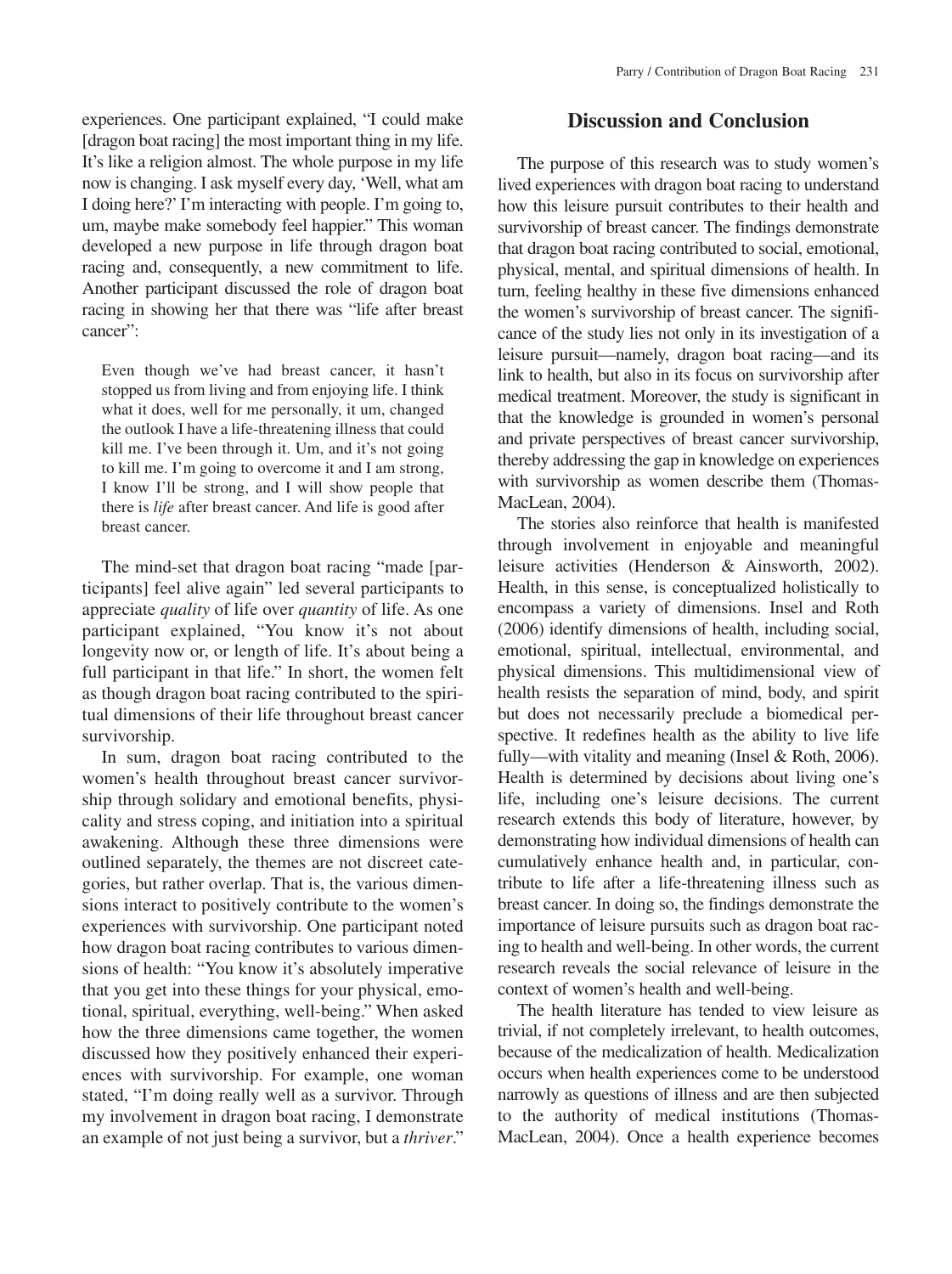medicalized, it is then described in medical terminology, treated in medical institutions, and people affected by it are regarded as patients. Critics of a narrow medical model argue that the biological and individualistic focus of medicalization has provided few other ways for people to understand or make sense of their health and well-being (Woliver, 2002). Consequently, the general trend toward the medicalization of health and the resultant emphasis on medical research for solutions have been widely criticized by scholars and activists alike for failing to appreciate other factors and contexts that affect health. Clearly, the current research demonstrates the need to reframe health research so that a broader, more holistic approach to health, including leisure pursuits, is appreciated as also affecting women's health. In short, dragon boat racing demonstrates the role and impact of leisure in women's health.

The findings of the current study suggest four areas for future research. First, the women in this study were all located within Ontario, Canada. Given that dragon boat racing is a worldwide sport encompassing 93 teams in many countries, including the United States, Australia, New Zealand, Poland, and Italy, among others, research is needed within countries and across countries. In other words, research is needed on dragon boat racing teams for breast cancer survivors within a country, but located in different areas (provinces, states). Moreover, research is needed to compare findings between different countries. This type of cross-cultural research will provide a broader understanding of the dimensions of women's health that might be positively affected through dragon boat racing.

A second area for future research is connected to knowledge translation. Information is needed to assess how knowledge about dragon boat racing is currently translated within Canada and other countries with dragon boat racing teams. A greater understanding of how such knowledge is translated will help determine facilitators and barriers to participation. This research will help identify the best way to share the knowledge gained about the positive impact of dragon boat racing on health and survivorship. In doing so, the goal is to affect the survivorship of even greater numbers of women.

A third area for future research is connected to other leisure pursuits. Although dragon boat racing is perhaps the largest organized pursuit of this nature for breast cancer survivors, there are other similar activities such as fly fishing and snowmobiling. The focus

of these studies could be on the differences in benefits for dragon boat racing as compared to participation in other activities.

Finally, the current study focused on short-term benefits for health. Dragon boat racing for breast cancer survivors has been in existence for a decade now, and it would be helpful to understand the long-term health implications of involvement in such a leisure pursuit. This could be accomplished by interviewing women who have been involved in the pursuit for an extended period of time. Another possible approach would be longitudinal research that starts with women who have just started dragon boat racing and follows them for a number of years to shed light on the long-term health benefits of dragon boat racing.

In conclusion, the current study demonstrates the link between a leisure pursuit—dragon boat racing and women's health. In doing so, the current research highlights the importance of leisure to health and the need to study health experiences as women describe them. Given the areas for future research that the current study has identified, we hope we will see further study in this exciting area of women's health and well-being. Paddles up!

## **References**

- Ambert, A., Adler, P. A., Adler, P., & Detzner, D. F. (1995). Understanding and evaluating qualitative research. *Journal of Marriage and Family, 57*(4), 879-893.
- Bogan, L. K., Powell, J. M., & Dudgeon, B. J. (2007). Experiences of living with non-cancer related lymphedema: Implications for clinical practice. *Qualitative Health Research, 17*(2), 213-224.
- Boston Women's Health Collective. (2005). *Our bodies, ourselves*. New York: Simon and Schuster.
- Bouchard, C., Shephard, R. J., & Stephens, T. (Eds.). (1994). *Physical activity, fitness, and health: International proceedings and international consensus statement*. Champaign, IL: Human Kinetics.
- Bouchard, C., Shephard, R. J., Stephens, T., Sutton, J. R., & McPherson, B. D. (Eds.). (1990). *Exercise, fitness, and health: A consensus of current knowledge.* Champaign, IL: Human Kinetics.
- Bredin, M. (1999). Mastectomy, body image and therapeutic massage: A qualitative study of women's experiences. *Journal of Advanced Nursing, 29*(5), 1113-1120.
- Canadian Breast Cancer Foundation. (2007). Retrieved February 15, 2007, from http://www.cbcf.org/en-US/home.aspx
- Carter, B. J. (1997). Women's experiences of lymphedema. *Oncology Nursing Forum, 24*, 875-882.
- Courneya, K. S., Blanchard, C. M., & Laing, D. M. (2001). Exercise adherence in breast cancer survivors training for a